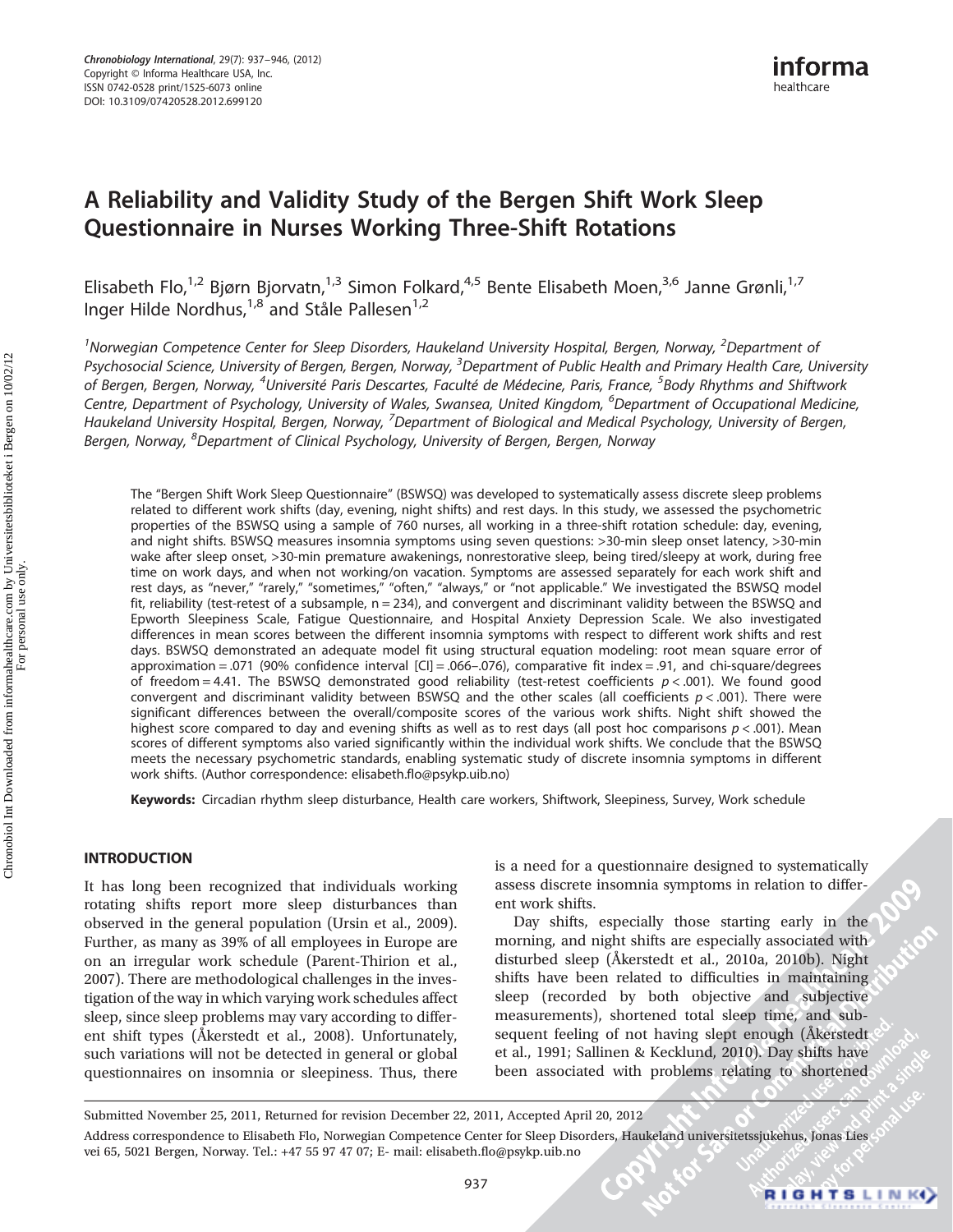total sleep time and awakening with a feeling of inadequate rest (Åkerstedt, 2003; Åkerstedt et al., 1991; Härmä et al., 2002; Sallinen & Kecklund, 2010). Few studies have investigated different insomnia symptoms related to evening shifts, although this shift seems to be characterized by prolonged sleep onset. Nevertheless, evening shifts have been associated with longer total sleep time than night and day shifts (Åkerstedt, 2003). Sleep during rest days or vacations have generally been found to be longer than sleep on work days (Tepas & Carvalhais, 1990). With regard to wake-time impairment, studies of employees working three-shift rotations (day shifts, evening shifts, and night shifts) have shown that ∼50% of them experience sleepiness related to night shifts, 25% in relation to early day shifts, whereas only 5% experience sleepiness in relation to evening shifts (Härmä et al., 2002).

Although a considerable body of literature attests to the adverse effects of shiftwork (Härmä & Kecklund, 2010), very few studies have systematically investigated distinct sleep patterns in different shifts (e.g., day, evening, and night shifts), or investigated long-term effects of shiftwork on sleep that may be manifested during rest days. Indeed, in a recent review, Sallinen and Kecklund (2010) identify this as a methodological limitation in the assessment of sleep and sleepiness in relation to different work shifts. The study of the characteristics of sleep problems among shiftworkers requires a questionnaire that distinguishes between different shifts in terms of sleep onset, maintenance, and quality, as well as subsequent wake-time impairment. It is essential that a questionnaire of this type be based on a theoretical framework and properly validated (DeVon et al., 2007; Rattray & Jones, 2007).

Consequently, the "Bergen Shift Work Sleep Questionnaire" (BSWSQ) was constructed for the purpose of assessing insomnia symptoms and tiredness/sleepiness in relation to different work shifts. The latter focus makes the BSWSQ different from general sleep/sleepiness questionnaires. The BSWSQ is (i) based upon the insomnia symptoms listed in the Diagnostic and Statistical Manual of Mental Disorders, Fourth Edition, Text Revision (DSM-IV-TR) (American Psychiatric Association [APA], 2000), International Classification of Sleep Disorders (ICSD-2) (American Academy of Sleep Medicine [AASM], 2005), and International Statistical Classification of Diseases and Related Health Problems (ICD-10) (World Health Organization [WHO], 1992); (ii) uses a 30 min cutoff value to define wake time as insomnia; (iii) distinguishes between subtypes of insomnia symptoms (e.g., sleep-onset insomnia, maintenance insomnia, and premature awakening); (iv) distinguishes between different sleep and tiredness/sleepiness problems (e.g., tiredness/sleepiness during work hours or during free time on work days); and (iv) relates each symptom to different work shifts as well as to rest days.

In the present study, we aimed to investigate the psychometric properties of the BSWSQ in a sample of nurses working three-shift rotations (day shifts, evening shifts, and night shifts). We hypothesized that the BSWSQ would have a good psychometric fit with the data, i.e., demonstrate validity as to how well the BSWSQ reflects the sample data, based on evaluation criteria. We further studied reliability (test-retest), as well as convergent/discriminant validity with the Epworth Sleepiness Scale (ESS), Fatigue Questionnaire, and Hospital Anxiety and Depression Scale (HADS). Concerning the latter, we expected to find low coefficients implying discriminant validity. In addition, we expected that the BSWSQ would show discriminant validity, expressed as differences in mean composite scores, between day shifts, evening shifts, night shifts, and rest days/vacation.

# **METHODS**

#### Procedure and Participants

The sample comprised nurses who participated in wave 2 of an ongoing longitudinal study of shiftwork, sleep, and health among nurses (SUSSH). The original survey population consisted of members of the Norwegian Nurses Organization. In each questionnaire wave, nurses receive a questionnaire by post, and subsequently two reminders. We received 2059 responses in wave 1 (response rate of 38.1%). In the second wave, we obtained 1580 responses, yielding a response rate of 80.9% when excluding returned letters due to wrong addresses.

The BSWSQ was included in the wave 2 questionnaire. Among the participants in wave 2, 760 nurses worked a three-shift rotation (day, evening, and night shifts), with 50–100% employment. As it was of interest to study insomnia symptoms across different work shifts and adequately evaluate all items in the questionnaire, we restricted our analyses to these three-shift rotation workers. Thus, the same individuals are compared across all shifts. Table 1 shows the demographic data for the nurses working a three-shift rotation schedule. Reliability was assessed in a randomly selected subsample of these three-shift rotation workers by a testretest of the BSWSO  $(n = 289$  after 11 were returned due to unknown addresses). These nurses received the BSWSQ by post a second time, 3 mo after first having completed the wave 2 questionnaire. At the retest, the nurses were also asked whether they had made significant changes to their work schedule, weekly work hours, or life situation during the 3-mo period after first having completed the questionnaire. A total of 234 nurses (response rate 81.0%) responded to this second enquiry.

#### Measurements

#### Bergen Shift Work Sleep Questionnaire (BSWSQ)

The BSWSQ is based on the clinical symptoms of insomnia and tiredness/sleepiness. The symptoms are described in the DSM-IV-TR (APA, 2000), ICSD-2 (AASM, 2005), and ICS-10 (WHO, 1992). Each item is

Chronobiology International<br> **RIGHTSLINK4**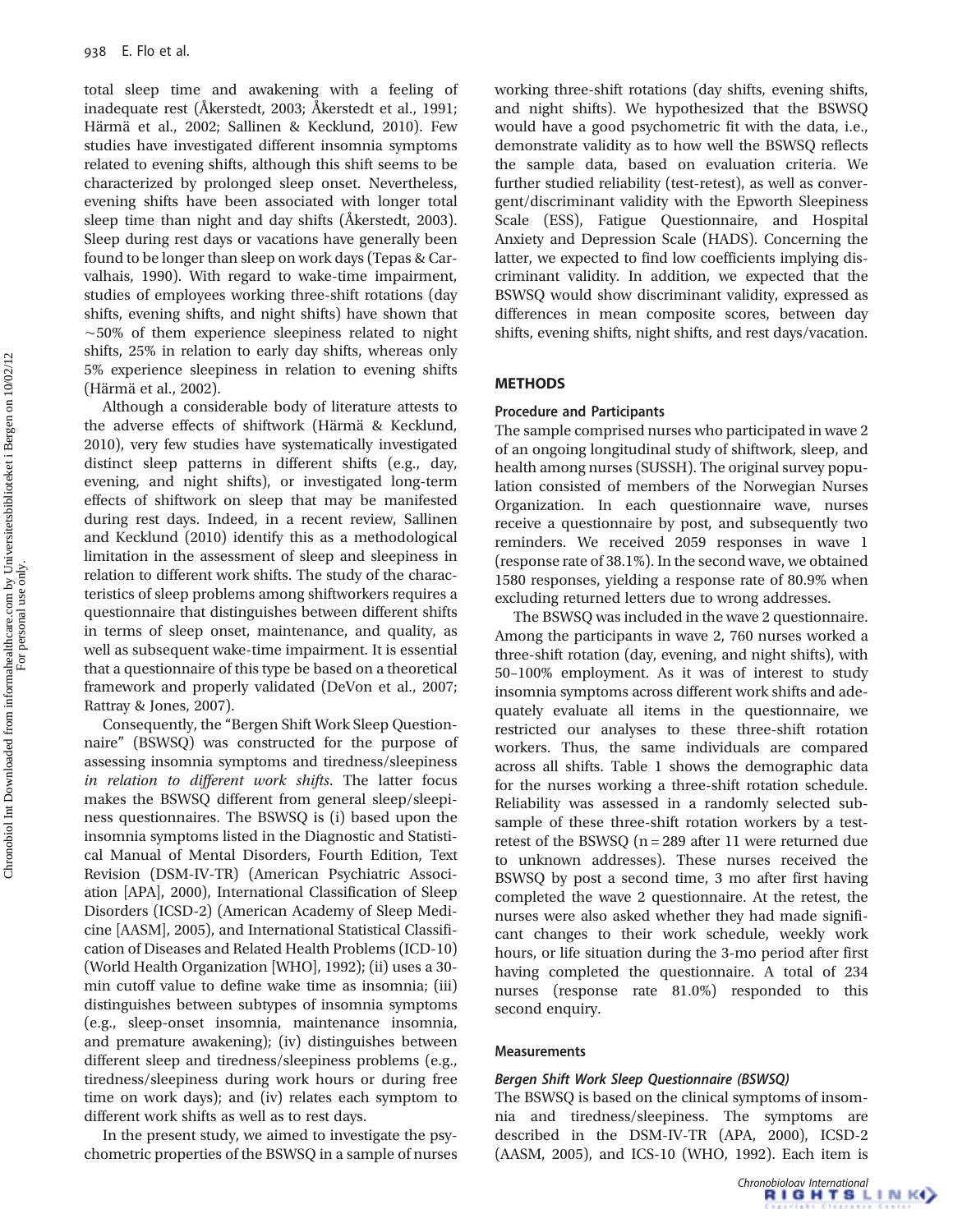TABLE 1. Demographic data for the three-shift rotation working nurses included in the present study

|                                  | Mean (SD)  |
|----------------------------------|------------|
| Age                              | 33.4(7.6)  |
| Number of years as nurse         | 6.0(3.9)   |
|                                  | Prevalence |
| Sex (Female, %)                  | 91.7       |
| Fraction of full position $(\%)$ |            |
| 50-75%                           | 26.2       |
| 76-90%                           | 15.3       |
| $>90\%$                          | 58.6       |

rated on a 5-point scale, ranging from 0 to 4 ("never," "rarely," "sometimes," "often," and "always"). "Not applicable" is also offered as a response alternative (scored as missing in the analyses). The reported frequency indicates the persistence of each symptom. If symptoms are rated to occur "often" or "always," this indicates more severe problems. One overall/composite score per work shift is calculated by adding the separate scores with a range from 0 to 24, whereas the score for rest-days/ vacation ranges from 0 to 20. The rest-day composite score provides an opportunity to investigate the difference between sleep problems and sleepiness during days off compared to sleep problems and sleepiness during different shifts. The questionnaire is organized in such a way that each symptom is rated in relation to each of the separate shifts (see Appendix). All items concern the previous 3 mo. Questions 1–4 adhere to the DSM-IV-TR criterion A for insomnia: (1) difficulties initiating sleep, (2) difficulties maintaining sleep, (3) premature awakenings, and (4) nonrestorative sleep. Questions 5–7 adhere to the DSM-IV-TR criterion B for insomnia, namely, the degree of tiredness/sleepiness at work and tiredness/sleepiness while on free time on work days, as well as tiredness/sleepiness on rest days/ vacations. As suggested by Pallesen and colleagues (2001), questions 1–3 employ a 30-min cutoff to define symptom severity.

#### Epworth Sleepiness Scale (ESS)

The ESS consists of eight items (Johns, 1991). Each item describes an everyday situation in which respondents are asked to consider how likely it is that they would fall asleep or doze off (ranging from  $0 =$  would never doze to 3 = high chance of dozing). The ESS has demonstrated high validity and reliability in numerous studies (Smyth, 2009). A validated Norwegian version was used (Pallesen et al., 2007), and its Cronbach's α was .75 in the present study.

# Hospital Anxiety and Depression Scale (HADS)

The HADS consists of 14 items in all. The alternative responses range from 0 (no symptomatology) to 3 (severe symptomatology). It has been found to perform well in assessing symptom load and caseness of anxiety (7 items) and depression (7 items) in the general population (Zigmond & Snaith, 1983). A Norwegian version was used (Bjelland et al., 2002). In this study, the Cronbach's αs for the depression and anxiety subscales were both .83.

### Fatigue Questionnaire

The Fatigue Questionnaire is scored on a 4-point Likert scale, with responses ranging from 1 to 4 (Chalder et al., 1993). The first 11 items yield composite scores for two dimensions: physical fatigue, based on the first seven items (range: 0 to 21), and mental fatigue, based on four items (range: 0 to 12). A Norwegian version of the questionnaire was used (Loge et al., 1998). In the present study, the Cronbach's α was .89 for the physical fatigue subscale and .84 for the mental fatigue subscale.

#### Statistical Analyses

To investigate the assumed factor structure of BSWSQ, a confirmatory factor analysis was performed using structural equation modeling (SEM) with SPSS AMOS 18.0 (SPSS Inc., Chicago, IL, USA). We aimed to test the overall measurement model of the BSWSQ, examining the relationship between insomnia symptoms (observed variables) and the various shifts (latent variables; day, evening, night shifts, and rest days). We allowed for correlations between the latent constructs in our model. We also allowed for correlations between errors terms, as many items of the BSWSQ had similar phrasings. The confirmatory model contained the following latent factors: "day shift," "evening shifts," and "night shifts" (each with six indicators), and "rest days/vacation" (five indicators). In order to have an intact data set, participants with missing data were excluded, leaving 673 participants in the analysis. To evaluate the goodness of fit of the model, the following indices were applied: root mean square error of approximation (RMSEA), comparative fit index (CFI), and chi-square/degrees of freedom  $(\chi^2/df)$ . An RMSEA value < .05 indicates a good fit, whereas values as high as .08 represent reasonable errors of approximation in the population (Browne & Cudeck, 1993). A CFI cutoff value close to .95 is considered to be representative of a good fitting model, whereas .90 is acceptable (Bentler & Yuan, 1999). The  $\chi^2/df$  should be  $\leq 5.0$  and ideally should not reach significance in order to indicate a good model fit. However, the significance level obtained is strongly dependent on the number of observations (Byrne, 2010). The evaluation of "goodness of fit" represents a complete analysis in which the combined structures of variables are evaluated. A "good fit" indicates that the relationship between variables, either between theoretical constructs and the measured data, between items, or between the latent variables, are plausibly designated in the proposed model. In this respect, an acceptable model fit signifies a high validity of the BSWSQ.

The descriptive and reliability analyses were performed using the SPSS 19 for PC (SPSS Inc.). The reliability (3-mo test-retest) was expressed by intraclass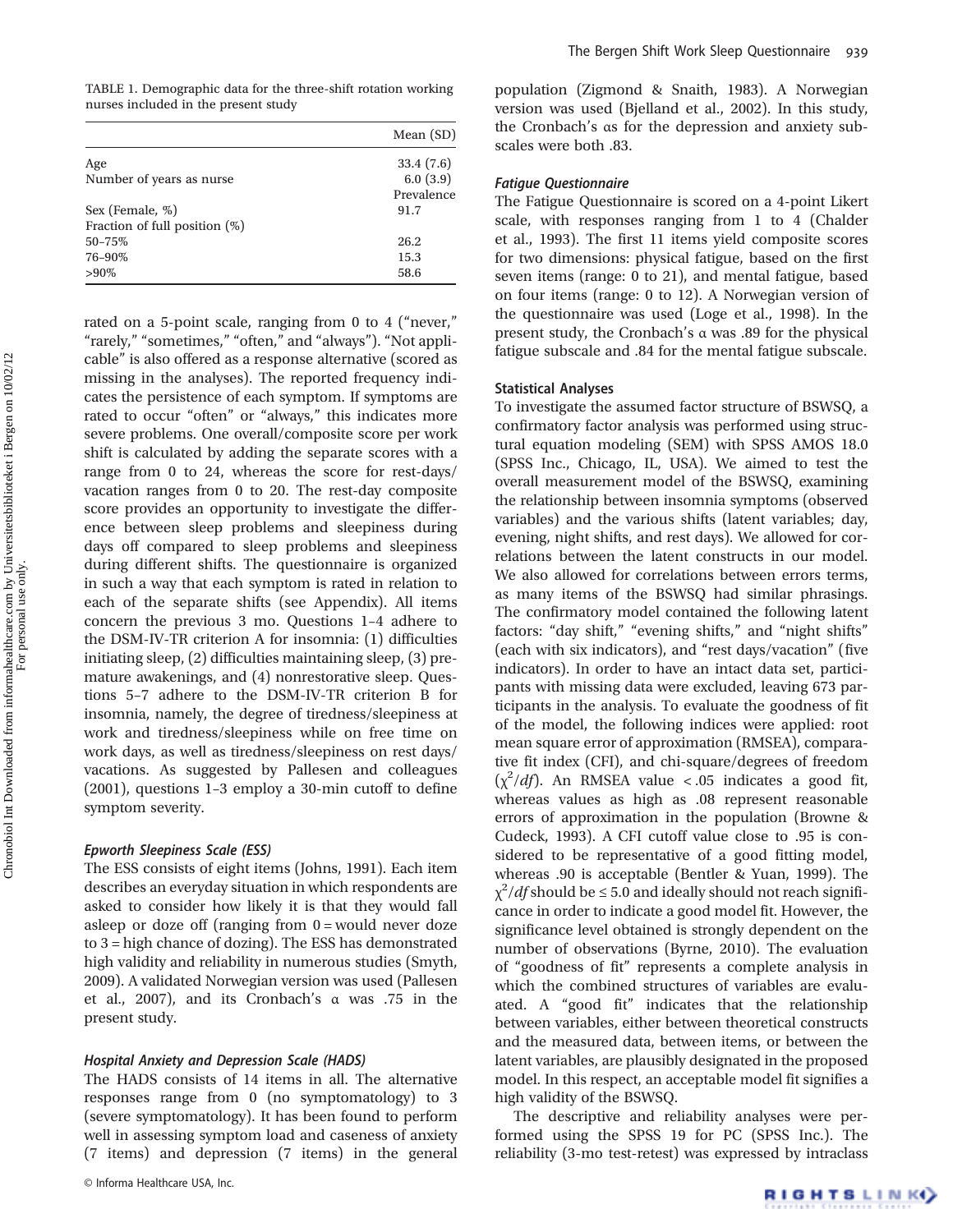correlation coefficients (ICCs). Subjects reporting that they had made significant changes to their work schedule 3 mo later, and those not responding to the question about changes in their work schedule, were excluded from the retest sample, leaving 197 participants for this specific analysis. We did not exclude subjects reporting changes in their weekly work hours  $(n = 23)$  or life situation  $(n = 34)$ . Missing data entailed case-wise exclusion. Hence, between 163 and 169 participants were included in the test-retest ICC analyses with a one-way random model and type consistency (Yen & Lo, 2002).

In order to investigate the discriminant validity of the BSWSQ, Pearson product-moment correlations were calculated between the BSWSQ overall/composite scores and the summed scores of the ESS, Fatigue Questionnaire (mental and physical subscales), and HADS (depression and anxiety subscales). We subsequently analyzed the significance of the differences between the coefficients.

Analyses of variance (ANOVAs) with repeated measures were conducted to investigate differences in symptom composite mean scores between the different work shifts and rest days. We expected night shifts to show higher overall/composite scores than day and evening shifts (Sallinen & Kecklund, 2010). All shifts were expected to have higher overall/composite scores than rest days (Tepas & Carvalhais, 1990). Furthermore, we expected night shifts to yield more premature awakenings, nonrestorative sleep, and tiredness/sleepiness, both during work and during free periods on work days, compared to day shifts, evening shifts, and rest days (Sallinen & Kecklund, 2010).

We also conducted ANOVAs with repeated measures in order to examine differences, pertaining to mean scores on the different items, within each work shift and within rest days. In other words, we investigated how the symptoms were distributed within day shifts, evening shifts, and night shifts. We expected, for day shifts, higher scores regarding tiredness/sleepiness during work and free time on work days, as compared to premature awakenings and wake after sleep onset (Åkerstedt et al., 1991). For evening shifts, we expected sleep onset latency to have a higher score than wake after sleep onset (Sallinen & Kecklund, 2010). During night shifts, we expected tiredness/sleepiness during work hours to have a higher score compared to sleep onset latency and wake after sleep onset (Åkerstedt, 2003).

Missing data led to case-wise exclusion of participants in that specific ANOVA. This led to a slight variation of between 72 and 85 missing cases in each analysis (Table 5). We performed a total of 10 ANOVAs. As this may increase the risk of type I error, we applied Bonferroni corrections to counteract capitalizing on chance. As sphericity could not be assumed in the repeatedmeasures ANOVA, we used the Huynh-Feldt adjustment in our analyses. The number of participants in this study yielded sufficient statistical power and hence ensures statistical conclusion validity.

The study protocol was in accordance with the ethical standards for biological rhythm research on human beings (Portaluppi et al., 2010), and the project was approved by the Regional Committee for Medical and Health Research Ethics, Health Region West (REK-Vest, 2008, case number 088.08).

# RESULTS

#### SEM Model Fit

Our model comprised loadings from the work shifts and rest days to the different insomnia symptoms. The model showed adequate fit:  $\chi^2/df = 4.41$ , CFI = .91, RMSEA  $= .071$  (90% confidence interval [CI]  $= .066-.076$ ). The standardized parameter estimates, as well as means and standard deviations, are presented in Table 2. Significant regression weights (all  $p < .001$ , positive paths) were found for day shifts, evening shifts, night shifts, as well as rest days/vacation (latent variables), and all the corresponding insomnia symptom ratings (observed variables). As shown in Table 2, path loadings between insomnia symptoms and work schedule ranged from .44 to .74.

### BSWSQ Reliability

As shown in Table 3, the ICC was .69 for day shifts, .72 for evening shifts, .73 for night shifts, and .75 for rest periods. This indicated a moderate to high degree of retest reliability between the BSWSQ composite scores at time 1 and time 2.

#### Convergent/Discriminant Validity

The convergent validity analyses showed significant positive correlations between the BSWSQ overall/composite scores and ESS, HADS, and Fatigue Questionnaire (all  $p < .001$ ). As shown in Table 4, the coefficients, although significantly correlated, showed divergence in terms of coefficient size. Within the BSWSQ, there were moderate correlation coefficients between day shifts, evening shifts, and night shifts, and rest days (shown in Table 4). Calculating the difference between the correlation coefficients, we found that free periods showed significant smaller correlation coefficients within the BSWSQ, in particular, compared to night shifts.

In relation to the day shift, the physical fatigue score showed significant higher correlation coefficients (.31) than all scales, except for the anxiety subscale (.24). Similarly, in relation to evening shifts, physical fatigue showed significant higher coefficients (.35) compared to the other scales, except for the sleepiness (ESS) score (.25). In relation to night shifts, the physical fatigue score (.31) showed higher correlation coefficients than the sleepiness (.19) and the depression (HADS) subscale score (.21). The free periods showed, in general, small correlation coefficients in relation to the other scales (ranging from .10 to .26). Concerning the free periods, physical fatigue showed higher correlation coefficients (.26) than all scales, except for the anxiety subscale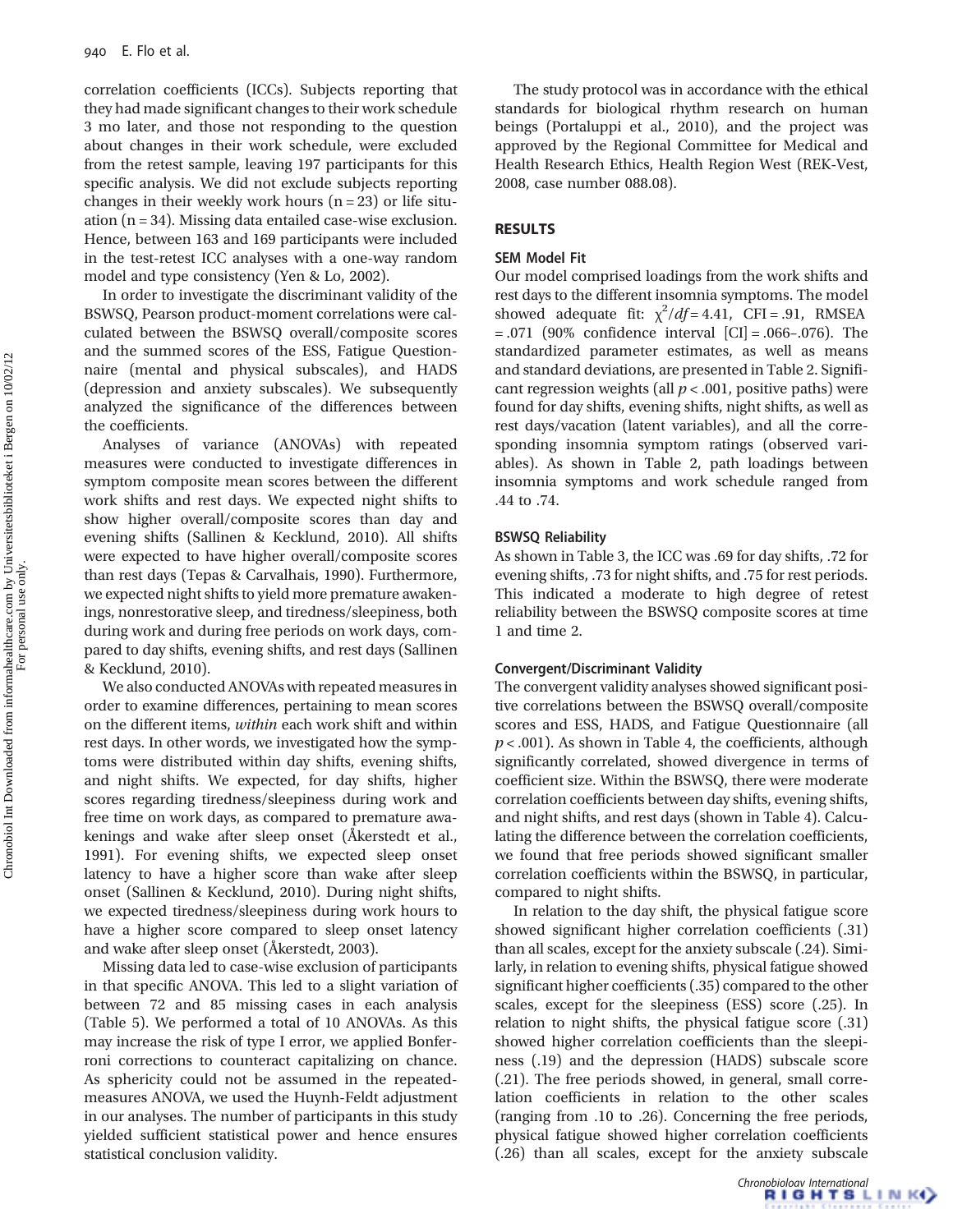TABLE 2. Standardized regression weights ( $\beta$ ) and mean values for each path between insomnia symptoms<sup>†</sup> and shift/rest period<sup>‡</sup>

| Insomnia symptoms <sup>†</sup>                                                                                          |          | $\text{Dav}^*$ |           |          | Evening <sup><math>*</math></sup> |           |          | $Night^*$ |           |          | Rest days <sup>*</sup> |           |
|-------------------------------------------------------------------------------------------------------------------------|----------|----------------|-----------|----------|-----------------------------------|-----------|----------|-----------|-----------|----------|------------------------|-----------|
|                                                                                                                         |          | Mean           | <b>SD</b> | β        | Mean                              | <b>SD</b> | β        | Mean      | <b>SD</b> | β        | Mean                   | <b>SD</b> |
| How often has it taken you more than 30 minutes<br>to fall as leep after the light is switched off                      | $.60***$ | 1.38           | .97       | $.57***$ | 2.46                              | 1.11      | $.65***$ | 1.63      | 1.24      | .61      | 1.27                   | .90       |
| How often are you awake for more than<br>30 minutes within your main sleep period                                       | $.71***$ | .92            | .87       | $.68***$ | 1.29                              | 1.09      | $.48***$ | 1.70      | 1.26      | $.73***$ | .82                    | .81       |
| How often have you woken up more than<br>30 minutes earlier than you wished, without<br>being able to fall asleep again | $.56***$ | 1.01           | .94       | $.64***$ | 1.12                              | 1.01      | $.57***$ | 1.92      | 1.28      | $.65***$ | .84                    | .78       |
| How often have you not felt adequately rested<br>following sleep                                                        | $.45***$ | 2.32           | .90       | $.56***$ | 2.27                              | 1.00      | $.65***$ | 2.75      | 1.01      | $.61***$ | 1.22                   | .91       |
| How often have you been tired/sleepy at work                                                                            | $.44***$ | 1.95           | .83       | $.56***$ | 1.56                              | .79       | $.74***$ | 2.94      | .87       |          |                        |           |
| How often have you been tired/sleepy on your<br>free time on work days                                                  | .44      | 2.37           | .87       | .59      | 1.77                              | .85       | .53      | 2.80      | .93       |          |                        |           |
| How often have been tired/sleepy on rest days/on<br>vacation                                                            |          |                |           |          |                                   |           |          |           |           | $.56***$ | 1.44                   | .74       |

\*\*\* $p < .001$ .

† Observed variables, as items in questionnaire.

‡ Latent construct.

TABLE 3. Reliability of the Bergen Shift Work Sleep Questionnaire —3-mo test-rest interclass correlation coefficients†

|               | Intraclass correlation | 95% CI      |
|---------------|------------------------|-------------|
| Day shift     | $.69***$               | $(.61-.77)$ |
| Evening shift | $.72***$               | $(.64-.79)$ |
| Night shift   | $.73***$               | $(.65-.80)$ |
| Rest period   | $.75***$               | $(.67-.81)$ |

\*\*\**F* value  $p < .001$ .

† Overall/composite score of insomnia symptoms summarized for each shift/rest days separately.

score (.21). These results were satisfactory, confirming the BSWSQ convergent/discriminant validity.

#### Variation of Symptom Mean Scores Between Work Shifts

The BSWSQ revealed significant differences between the different work shifts and rest days, in terms of >30-min sleep onset latency, >30-min wake after sleep onset, >30-min premature awakenings, nonrestorative sleep,

and being tired/sleepy at work and during free time on work days. All ANOVAs were significant ( $p < .001$ , with Huynh-Feldt corrections; Table 5).

The post hoc tests revealed that day, evening, and night shifts entailed more problems than rest days in terms of overall/composite scores for symptoms (all  $p < .001$ ; Table 5). Night shifts entailed more problems in terms of maintenance insomnia, premature awakening, nonrestorative sleep, and tiredness/sleepiness, both during work and free time on work days, compared to day and evening shifts as well as to rest days (all  $p \sim 0.001$ ). Day shifts showed more problems than evening shifts with regard to tiredness/sleepiness, both during work and free time on work days, and more problems than rest days in terms of nonrestorative sleep and tiredness/sleepiness.

# Variation Between Symptom Mean Scores Within Each Work Shift

Within each shift, we found significant differences between symptom mean scores within day shifts  $(F_{3.9, 2675.7} = 495.2)$ ,

TABLE 4. Pearson product-moment correlation coefficients assessing discriminant and converging validity for the Bergen Shift Work Sleep Questionnaire overall/composite scores† and Epworth Sleepiness Scale, Hospital Anxiety Depression Scale, and Fatigue Questionnaire (mental/physical)

| Evening <sup>†</sup>                | .65                    |                                          |                   |                        |                  |                |            |         |
|-------------------------------------|------------------------|------------------------------------------|-------------------|------------------------|------------------|----------------|------------|---------|
| $Night^{\dagger}$                   | .40                    | .63                                      |                   |                        |                  |                |            |         |
| Rest days <sup><math>†</math></sup> | .63                    | .53                                      | .32               |                        |                  |                |            |         |
| Physical fatigue                    | .31                    | .35                                      | .31               | .26                    |                  |                |            |         |
| Mental fatigue                      | .22                    | .25                                      | .28               | .15                    | .50              |                |            |         |
| Sleepiness                          | .23                    | .27                                      | .19               | .10                    | .26              | .20            |            |         |
| Anxiety                             | .24                    | .27                                      | .24               | .21                    | .35              | .39            | .23        |         |
| Depression                          | .14                    | .23                                      | .21               | .15                    | .34              | .33            | .14        | .43     |
|                                     | $\text{Dav}^{\dagger}$ | Evening <sup><math>\uparrow</math></sup> | $Night^{\dagger}$ | Rest days <sup>†</sup> | Physical fatigue | Mental fatigue | Sleepiness | Anxiety |

 $p < .001$  in all correlations.

.<br>†Overall/composite scores per shift, adding the separate scores for each symptom (range from 0 to 24 for shifts, 0 to 20 for rest days).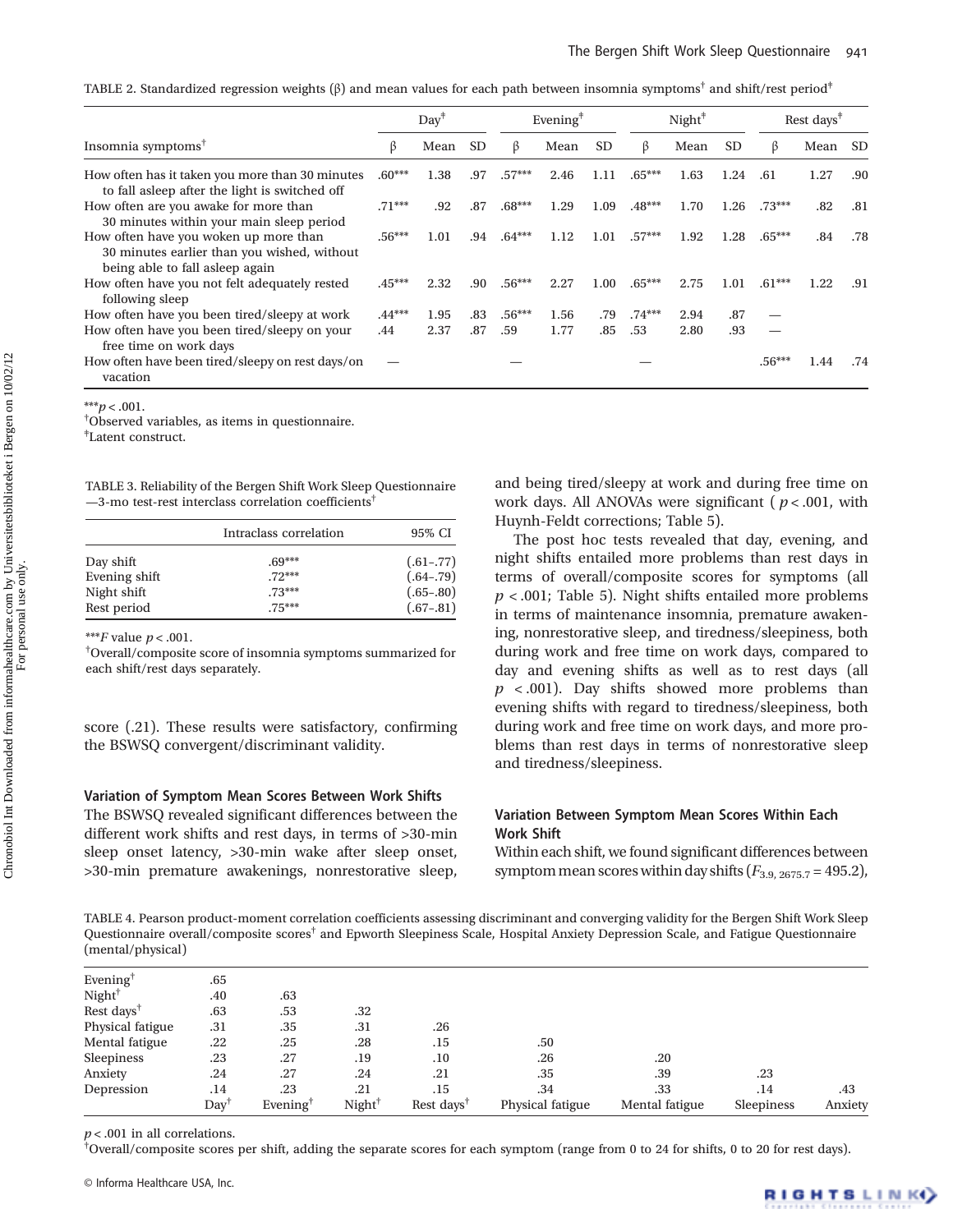TABLE 5. Comparison of differences in insomnia symptom scores in day shifts, evening shifts, night shifts, and rest days

|                                                           | Day  |       |      | Evening |      | Night  |      | Rest days |                                                |                       |
|-----------------------------------------------------------|------|-------|------|---------|------|--------|------|-----------|------------------------------------------------|-----------------------|
|                                                           | Mean | (SD)  | Mean | (SD)    | Mean | (SD)   | Mean | (SD)      | $F$ values <sup>†</sup>                        | Post hoc <sup>*</sup> |
| >30-min sleep onset latency<br>$(n = 691)$                | 1.38 | (.96) | 2.46 | (1.11)  | 1.63 | (1.25) | 1.26 | (.89)     | $F_{2,43, 1675.59} = 319.61$ $E > N > D > R^8$ |                       |
| >30-min wake after sleep onset<br>$(n = 687)$             | .91  | (.86) | 1.27 | (1.08)  | 1.69 | (1.26) | .78  | (.76)     | $F_{2,12,1456,71} = 250.24$                    | N > E > D > R         |
| >30-min premature awakening<br>$(n = 685)$                | 1.01 | (.95) | 1.11 | (1.00)  | 1.90 | (1.28) | .82  | (.77)     | $F_{2,42,1656,22} = 279.55$                    | N > E > D > R         |
| Nonrestorative sleep $(n = 693)$                          | 2.33 | (.90) | 2.27 | (1.00)  | 2.75 | (1.01) | 1.16 | (.87)     | $F_{2.83, 1957, 69} = 471.71$                  | N > E/D > R           |
| Tired/sleepy at work $(n = 698)$                          | 1.95 | (.83) | 1.55 | (.79)   | 2.94 | (.87)  |      |           | $F_{1.93, 1345, 23} = 768.71$                  | N > D > E             |
| Tired/sleepy during free time on<br>work days $(n = 695)$ | 2.37 | (.87) | 1.77 | (.85)   | 2.80 | (.93)  |      |           | $F_{1.99, 1378.65} = 399.47$                   | N > D > E             |
| Tired/sleepy when not working/on<br>vacation $(n = 694)$  |      |       |      |         |      |        | 1.38 | (.71)     |                                                |                       |

† Repeated-measures ANOVA with Huynh-Feldt corrections.

<sup>†</sup>Bonferroni-adjusted pairwise comparisons showing significant (" > "= p < .05; "/" = nonsignificant differences).

 ${}^{\$}D =$  day shift; E = evening shift; N = night shift; R = rest days/vacation.

evening shifts ( $F_{4.2, 2882.1}$  = 319.4), night shifts ( $F_{4.3, 2881.0}$  = 308.6), and rest days  $(F_{3.6, 2598.8} = 127.4)$  (all  $p < .001$ ). For day shifts, being sleepy/tired during free time on work days and sleepiness/tiredness during work hours had higher scores compared to problems with premature awakenings and wake after sleep onset (Bonferroni, all comparisons  $p < .001$ ). Meanwhile,  $>30$ -min sleep onset latency had the highest score for evening shifts compared to wake after sleep onset (Bonferroni,  $p < .001$ ). During night shifts, being tired/sleepy during work hours had a higher mean score compared to >30-min sleep onset latency and wake after sleep onset (Bonferroni, all comparisons  $p < .001$ ).

## **DISCUSSION**

The BSWSQ measures insomnia symptoms in relation to different work shifts, which makes the BSWSQ a unique tool compared to general sleep/sleepiness questionnaires. The BSWSQ is based on the theoretical assumption that different work shifts affect discrete insomnia symptoms differently. The analyses confirmed this assumption and our study hypotheses as discussed below.

With regard to model fit, a confirmatory factor analysis was employed in order to investigate whether the assumed factor structure had a good fit with the data. The  $\chi^2/df$ , RMSEA, and the CFI were within the expected values for a reasonably good fit. However, the loadings for 4 of the 23 indicators were <.50. Significant regression weights were found for all shifts and for each corresponding insomnia symptom rating. Overall, we conclude that the model fit for the assumed factor structure for the BSWSQ was acceptable (Byrne, 2010).

We found significant reliabilities (test-retest) for day shifts, evening shifts, night shifts, and rest days/vacation. Insomnia symptoms have previously been found to vary over time, as well as according to season (Hohagen et al., 1994; Øyane et al., 2008). Whereas the first test was

conducted in January/February, the second test was administered in April/May. Although subjects who had changed their work schedules were excluded, we did not exclude subjects reporting changes in their weekly work hours or life situation. When testing retest reliability, recall bias represents a potential confounding variable. Literature does, however, propose that 1–2 wks are sufficient to minimize participants' recall of prior responses to a questionnaire (Deyo et al., 1991). Still, a long time period between first and second test administration would normally decrease the correlation coefficient sizes. The BSWSQ aims to assess problems that are not either acute or endogenous to the participants, but rather that is the result of their work schedule. Thus, we would expect sleep problems to remain relatively stable as long as the work schedule remains the same. Our hypothesis regarding the temporal stability of the BSWSQ was confirmed, as all test-retest correlation coefficients were >.60.

As for the analyses of convergent/discriminant validity, it was expected that the correlation coefficients between BSWSQ and other scales (ESS, HADS, Fatigue Questionnaire) were significant and positive, but low. This hypothesis was confirmed and shows that the BSWSQ has adequate convergent/discriminant validity. Perhaps somewhat surprisingly, sleepiness as measured by the ESS did not show higher coefficients with the overall/ composite scores of the different work shifts than depression, anxiety, or fatigue. In fact, subsequent analyses showed that the physical fatigue score was, in general, more correlated with the BSWSQ composite scores than the other symptom measures. In our case, this modest correlation may be related to the fact that in a normal population work shifts may lead to sleep symptomatology that is not particularly related to sleepiness in general. The symptoms described in the ESS do not correspond to work tasks but rather to behavior typically occurring outside work hours, i.e., watching TV, driving a car, etc. Also, insomnia has been linked to both anxiety/

Chronobiol Int Downloaded from informahealthcare.com by Universitetsbiblioteket i Bergen on 10/02/12 Chronobiol Int Downloaded from informahealthcare.com by Universitetsbiblioteket i Bergen on 10/02/12 For personal use only.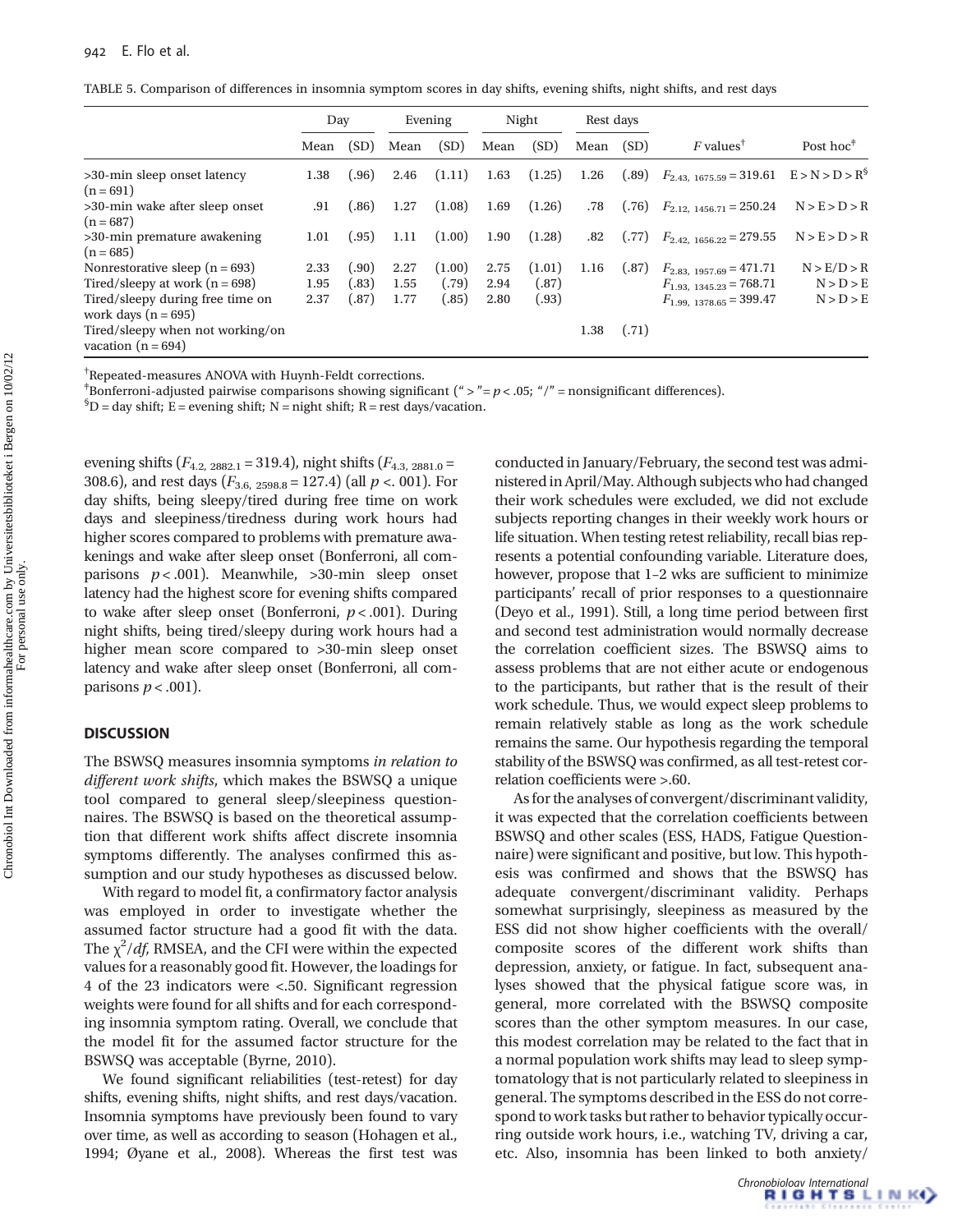We found moderate correlations between the overall/ composite scores for the different shifts, whereas the correlations were lower between shifts and rest days reported in the BSWSQ. The smaller correlations between rest days and shifts, compared to correlations between the shifts, is in line with studies that have shown longer sleep time during rest days compared to work days (Tepas & Carvalhais, 1990).

#### Variations of Symptom Mean Scores Between Work Shifts

We found a significant symptom variation according to work shifts. The variations were in line with our hypotheses and previous studies, thus confirming the BSWSQ's discriminant validity. As hypothesized, all shifts entailed more sleep problems than rest days/vacation.

Night shifts showed an overall higher degree of symptoms, with more problems regarding sleep maintenance, premature awakenings, nonrestorative sleep, and being tired/sleepy, both during work and free time on work days, than day shifts, evening shifts, and rest days/vacation. This was in accordance with our initial hypotheses, and also with other studies (Sallinen & Kecklund, 2010)

Day shifts entailed more problems than evening shifts and rest days in terms of feelings of nonrestorative sleep and being tired/sleepy. Day shifts also yielded more problems than evening shifts in terms of tiredness/sleepiness at work and during free time on work days. This is in agreement with previous studies in which feelings of inadequate rest have been reported in relation to day shifts (Åkerstedt, 2003; Sallinen & Kecklund, 2010).

All shifts were associated with higher scores for symptoms compared to rest days/vacation. This is also consistent with findings of shorter sleep on work compared to rest-days (Tepas & Carvalhais, 1990).

# Variations Between Symptom Mean Scores Within Each Work Shift

We also performed repeated-measures ANOVAs to investigate which symptoms showed the highest mean scores within each work shift. As different sleep problems have been predominately related to different shifts, we also expected differences in symptom/item mean scores within each work shift. With regard to day shifts, we expected that being tired/sleepy when working and during free time on work days would show higher scores compared to premature awakenings and wake after sleep onset. This hypothesis was supported. Problems with tiredness/sleepiness in relation to day shifts have in previous studies been related to shortened sleep time. In addition, reduction in slow wave sleep has been found to be related to rumination about the awaiting early day shift (Åkerstedt et al., 1991, 2003). Within evening shifts, the >30-min sleep onset latency showed higher score than wake after sleep onset. This is in line with previous studies that have shown evening shifts entail difficulties with falling asleep after coming home from work (Sallinen & Kecklund, 2010).

Within night shifts, tiredness/sleepiness during work hours showed higher scores compared to >30-min sleep onset latency and wake after sleep onset. Night work normally overlaps with the nadir (lowest point) of the core body temperature; thus, increased tiredness/sleepiness is expected. This is especially relevant regarding the participants in our study who worked three-shift rotations and were thus less likely to have adapted to the night-shift schedule (Åkerstedt, 2003). Also, the relatively low mean score for >30-min sleep onset latency is in accordance with earlier findings that workers usually fall asleep quickly following the night shift (Åkerstedt, 2003). For symptoms in relation to rest days/vacation, being tired/sleepy showed the highest mean score. It is possible that these rotating shiftworkers generally get less sleep than they need during the work periods, leaving them sleepy during vacation or rest days.

The findings from this new questionnaire, which separates symptoms according to shifts and within each shift, were by and large in line with our hypotheses and in accordance with findings from other studies (Åkerstedt, et al., 2008; Sallinen & Kecklund, 2010). Overall, we conclude that the BSWSQ has satisfactory discriminant validity, as it yields different scores between different work shifts as well as between different symptoms within work shifts. A challenging future endeavor could be to identify a cutoff for each shift indicating severity with regard to the specific shifts. However, scoring above, e.g., the cutoff for the night shift does not necessarily imply overall severe problems to a shiftworker who rarely works nights.

#### Strengths and Limitations

This study examined nurses on a three-shift rotating work schedule. This has both strengths and weaknesses. It allowed us to have an equal number of responses on all items, enabling a proper SEM analysis of the questionnaire structure. However, future studies are needed to test the validity of the BSWSQ across different work schedules and in other occupational samples. The specific time of the day that shifts are scheduled is not the only factor that impacts sleep in shiftworkers. There are a number of other important shift arrangement features. It is possible the participants were affected by other preceding work shifts, for example, evening shifts, when reporting their specific shiftrelated sleep problems, for example, regarding day shifts. However, a comprehensive study across different shift organizations is beyond the scope of this article.

Our sample had a skewed sex distribution. Yet, a 50/50 sex distribution would not reflect the general nursing population. According to the registered nurse survey done by the US Department of Health and Human Services, ∼90% of the nursing population in the United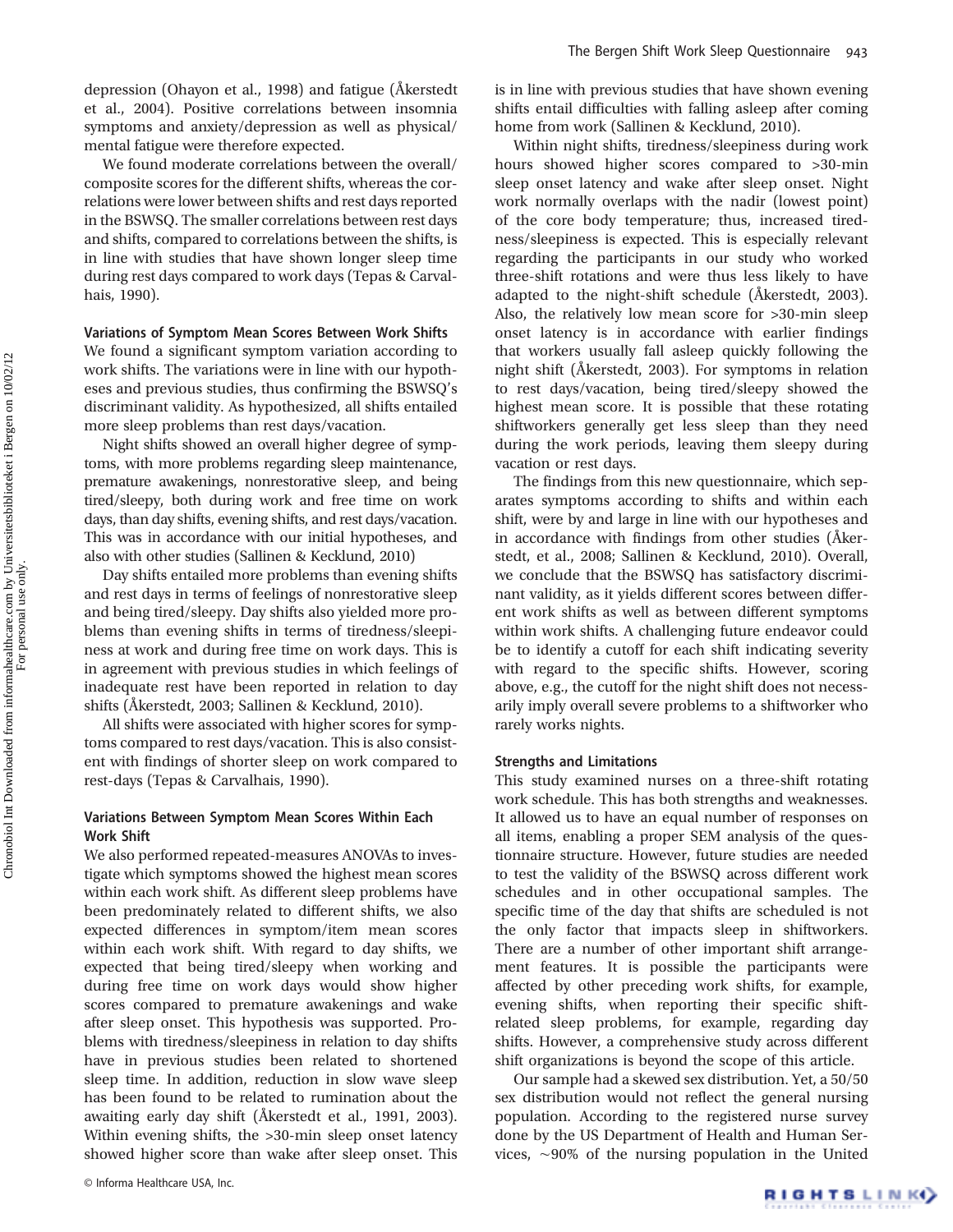States is female (Health Resources and Services Administration, 2010). To ensure external validity, a future objective is to study the BSWSQ in males. In addition, as the present study sample had a relatively low mean age, it would be of interest to investigate the psychometric properties of the questionnaire in older segments of the workforce.

The BSWSQ relates specific insomnia symptoms to different shifts, but it does not assess whether the symptoms are related or unrelated to other sleep disorders, i.e., sleep apnea, or comorbid disorders, i.e., somatic conditions or psychopathology. However, as the participants were recruited from a relatively young, working population, severe levels of either somatic disease or psychopathology were unlikely. Regardless of the causes of the sleep problems, this questionnaire would still detect the differential symptomatology according to shifts. Finally, this validation study did not include subjective or objective measures of the sleep-wake cycle, such as sleep diary or actigraphy. Due to the large-scale epidemiological design of the present study, inclusion of sleep diary or actigraphical data was deemed unfeasible.

Although the use of objective and subjective field data in relation to the BSWSQ is beyond the scope of the present study, it represents a pertinent venue for future validation studies. Importantly, the BSWSQ is not intended to be a diagnostic tool, and the main application of this questionnaire is not to categorize responders as sick or healthy. Rather, the aim with the BSWSQ is to be able to assess shiftwork-related sleep problems in a comprehensive and systematic way. Thus, as the BSWSQ is not a diagnostic tool, we cannot investigate the specificity/sensitivity of the questionnaire. In addition, the nurses were healthy enough to work and did not represent any patient group. Neither did we have any specific diagnosis or objective criterion with which to compare the BSWSQ (as in receiver operating characteristic [ROC] analyses).

To conclude, this study demonstrated adequate psychometric properties of the Bergen Shift Work Sleep Questionnaire. This questionnaire is the first to differentiate between sleep problems in different shifts in detail: thus, it is an appropriate tool for the study of sleep in shiftworkers. As this validation study pertains only to nurses, it would be of interest to study the psychometric properties of the BSWSQ in other populations performing shiftwork.

Declaration of Interest: The authors report no conflicts of interest. The authors alone are responsible for the content and writing of the paper.

The project that generated the data analyzed in the present study received a grant for practical administration and data collection from The Western Norway Regional Health Authority (no personal payment/ salary). Elisabeth Flo received a PhD grant from The Western Norway Regional Health Authority. Economic support (minor amount) was also received from The Norwegian Nurses Organisation for postal services related to mailing of questionnaires (no personal payment/salary).

#### **REFERENCES**

- American Academy of Sleep Medicine. (2005). International classification of sleep disorders, revised: diagnostic and coding manual. 2nd ed. Westchester, IL: American Academy of Sleep Medicine, 131–132.
- American Psychiatric Association. (2000). Diagnostic and statistical manual of mental disorders, fourth edition, text revision. Washington DC: American Psychiatric Association, 599–604.
- Åkerstedt T. (2003). Shift work and disturbed sleep/wakefulness. Occup. Med. 53:89–94.
- Åkerstedt T, Kecklund G, Knutsson A. (1991). Spectral analysis of sleep electroencephalography in rotating three-shift work. Scand. J. Work Environ. Health 17:330–336.
- Åkerstedt T, Knutsson A, Westerholm P, Theorell T, Alfredsson L, Kecklund G. (2004). Mental fatigue, work and sleep. J. Psychosom. Res. 57:427–433.
- Åkerstedt T, Ingre M, Broman J, Kecklund G. (2008). Disturbed sleep in shift workers, day workers, and insomniacs. Chronobiol. Int. 25:333–348.
- Åkerstedt T, Kecklund G, Selén J. (2010a). Early morning work—prevalence and relation to sleep/wake problems: a national representative survey. Chronobiol. Int. 27:975–986.
- Åkerstedt T, Nordin M, Alfredsson L, Westerholm P, Kecklund G. (2010b). Sleep and sleepiness: impact of entering and leaving shiftwork—a prospective study. Chronobiol. Int. 27:987–996.
- Bentler PM, Yuan K. (1999). Structural equation modeling with small samples: test statistics. Multivar. Behav. Res. 34:181–197.
- Bjelland I, Dahl AA, Haug TT, Neckelmann D. (2002). The validity of the Hospital Anxiety and Depression Scale: an updated literature review. J. Psychosom. Res. 52:69–77.
- Browne MW, Cudeck R. (1993). Testing structural equation models. In Bollen KA, Long JS (Eds.). Alternative ways of assessing model fit. Newbury Park, CA: Sage, 445–455.
- Byrne BM. (2010). Structural equation modeling with AMOS: basic concepts, applications, and programming, 2nd ed. New York: Routledge, 73–89.
- Chalder T, Berelowitz G, Pawlikowska T, Watts L, Wessely S, Wright D, Wallace EP. (1993). Development of a fatigue scale. J. Psychosom. Res. 3:147–153.
- DeVon HA, Block ME, Moyle-Wright P, Ernst DM, Hayden SJ, Lazzara DJ, Savoy SM, Kostas-Polston E. (2007). A psychometric toolbox for testing validity and reliability. J. Nurs. Scholarsh. 39:155–164.
- Deyo RA, Diehr P, Patrick DL. (1991). Reproducibility and responsiveness of health status measures statistics and strategies for evaluation. Control. Clin. Trials 12(S):142–158.
- Härmä M, Kecklund G. (2010). Shift work and health—how to proceed? Scand. J. Work Environ. Health 36:81–84.
- Härmä M, Sallinen M, Ranta R, Mutanen P, Müller K. (2002). The effect of an irregular shift system on sleepiness at work in train drivers and railway traffic controllers. J. Sleep Res. 11:141–151.
- Health Resources and Services Administration. (2010). The registered nurse population: findings from the 2008 National Sample Survey of Registered Nurses. Washington, DC: US Department of Health and Human Services, 7.2–7.3.
- Hohagen F, Kappler C, Schramm E, Riemann D, Weyerer S, Berger M. (1994). Sleep onset insomnia, sleep maintaining insomnia and insomnia with early morning awakening-temporal stability of subtypes in a longitudinal study on general practice attenders. Sleep 17:551–554.
- Johns MW. (1991). A new method for measuring daytime sleepiness: the Epworth sleepiness scale. Sleep 14:540–545.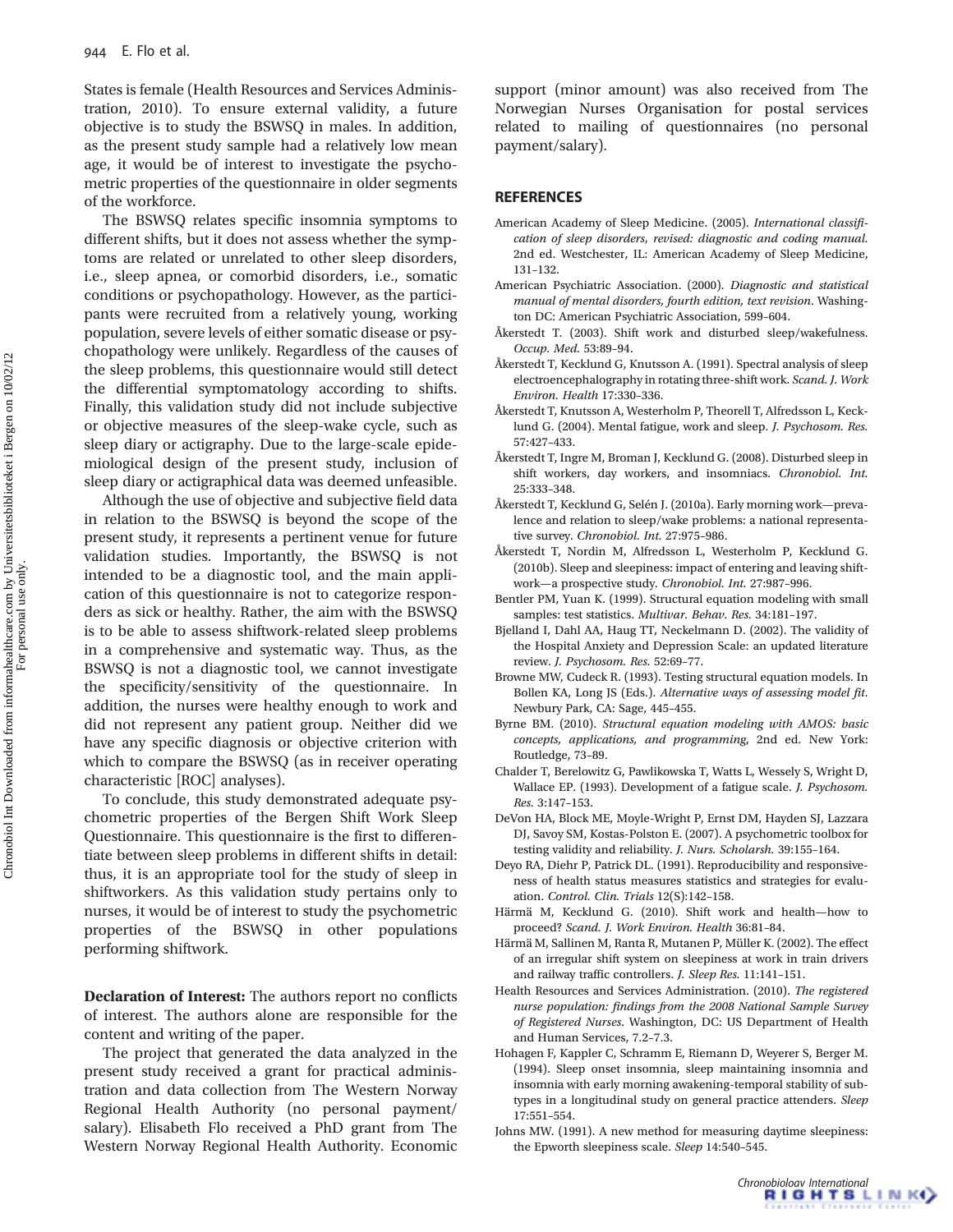- Loge JH, Ekeberg Ø, Kaasa S. (1998). Fatigue in the general norwegian population: normative data and associations. J. Psychosom. Res. 45:53–65.
- Natvik S, Bjorvatn B, Moen BE, Magerøy N, Sivertsen B, Pallesen S. (2011). Personality factors related to shift work tolerance in twoand three-shift workers. Appl. Ergon. 42:719–724.
- Ohayon MM, Caulet M, Lemoine P. (1998). Comorbidity of mental and insomnia disorders in the general population. Compr. Psychiatry 39:185–197.
- Øyane NM, Ursin R, Pallesen S, Holsten F, Bjorvatn B. (2008). Selfreported seasonality is associated with complaints of sleep problems and deficient sleep duration: the Hordaland Health Study. J. Sleep Res. 17:63–72.
- Pallesen S, Nordhus IH, Havik OE, Nielsen GH. (2001). Clinical assessment and treatment of insomnia. Prof. Psychol. Res. Pr. 32:115–124.
- Pallesen S, Nordhus IH, Omvik S, Sivertsen B, Tell GS, Bjorvatn B. (2007). Prevalence and risk factors of subjective sleepiness in the general adult population. Sleep 30:619–624.
- Parent-Thirion A, Fernández EM, Hurley J, Vermeylen G. (2007). Fourth European Working Conditions Survey. Dublin: European Foundation for the Improvement of Living and Working Conditions, 21&102.
- Portaluppi F, Smolensky MH, Touitou Y. (2010). Ethics and methods for biological rhythm research on animals and human beings. Chronobiol. Int. 27:1911–1929.
- Rattray J, Jones MC. (2007). Essential elements of questionnaire design and development. J. Clin. Nurs. 16:234–243.
- Sallinen M, Kecklund G. (2010). Shift work, sleep, and sleepiness differences between shift schedules and systems. Scand. J. Work Environ. Health 36:121–123.
- Smyth C. (2009). The Epworth Sleepiness Scale (ESS). Med. Surg. Nurs. 18:134–136.
- Tepas DI, Carvalhais AB. (1990). Sleep patterns of shiftworkers. Occup. Med. 5:199–208.
- Ursin R, Baste V, Moen BE. (2009). Sleep duration and sleep-related problems in different occupations in the Hordaland Health Study. Scand. J. Public Health 35:193–202.
- World Health Organization. (1992). International Statistical Classification of Diseases and Related Health Problems (ICD-10). Geneva: World Health Organization.
- Yen M, Lo LH. (2002). Examining test-retest reliability: an intra-class correlation approach. Nurs. Res. 51:59–62.
- Zigmond AS, Snaith RP. (1983). The Hospital Anxiety and Depression Scale. Acta Psychiatr. Scand. 67:361–370.